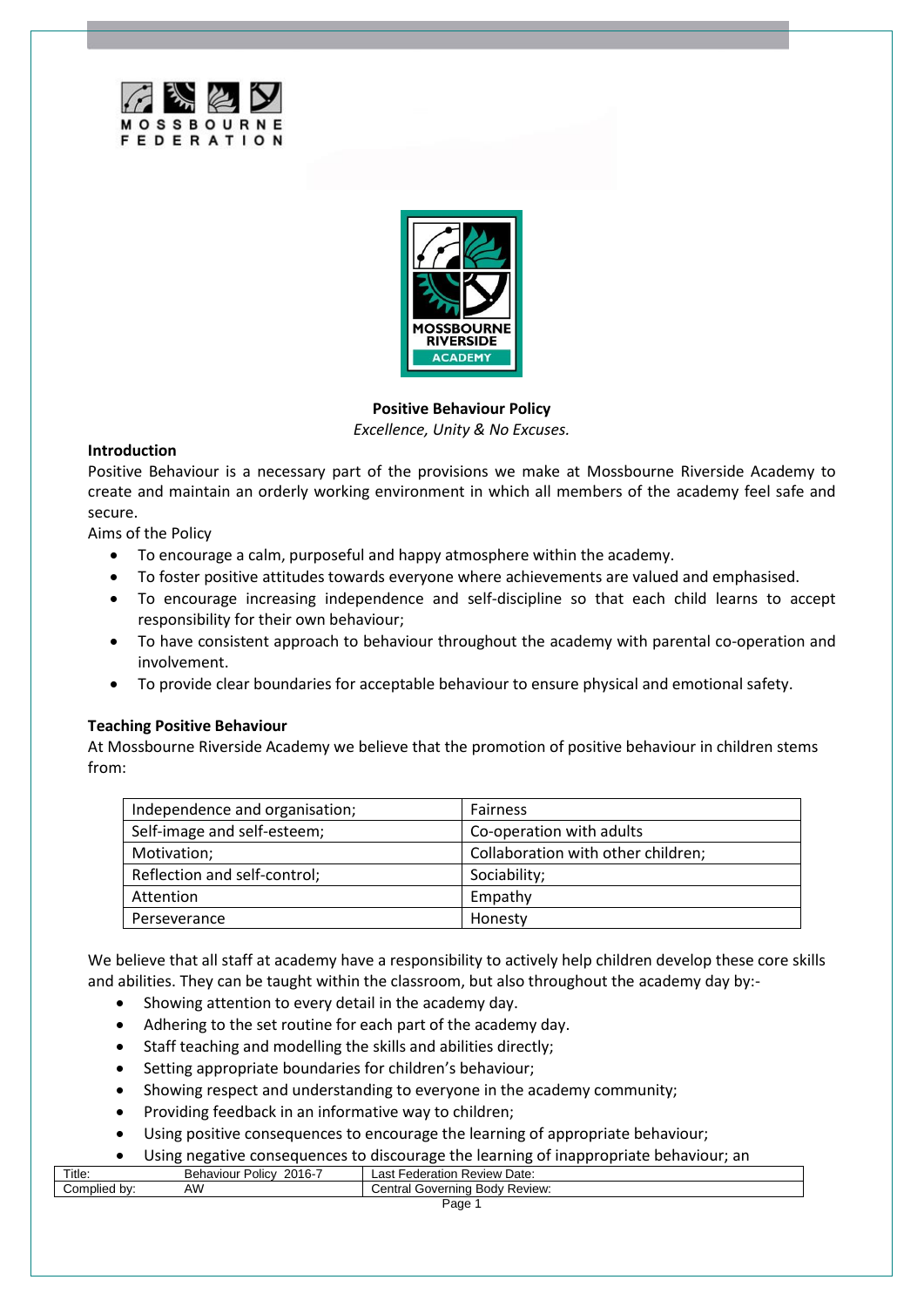

## **Golden Rules**

- 1. We are calm
- 2. We are polite and respectful
- 3. We are honest
- 4. We work hard
- 5. We listen

All class teachers will spend time with their children going through behaviours that we would like to see in our academy. They will discuss the kind of behaviours that will bring about rewards and those that could end with sanctions.

# **Rewards and Sanctions**

Positive Consequences (Rewards) At Mossbourne Riverside Academy we believe that children should be encouraged to behave well and work hard. We use a number of positive consequences to do so. Whilst our aim is that children should work and behave well for the pleasure of the task, we recognise that rewards are sometimes necessary and appropriate. We use the following positive rewards:- Non-verbal rewards such as a thumbs up sign or a smile; Praise; Showing work to another teacher and to the Principal/ Executive Principal; Stickers; star charts Certificates; Pupil of the week – linked to the golden tickets; Positive letter or telephone call home; Displaying work; Positive and constructive comments written on the child's work; House Point System Good work assemblies We believe it is essential that all children are able to receive positive encouragement and have a fair chance to enjoy the positive rewards listed.

# Negative Consequences (Sanctions)

In order to discourage children from behaving badly we believe it is important to teach them positive behaviours. If a child misbehaves staff should ask the child to stop the behaviour and should discuss the incident with all those involved, if appropriate. Staff should encourage the children to try to resolve disputes themselves and to take responsibility for their own actions.

At Mossbourne Riverside Academy we do this via a system of logical consequences designed to teach children that there is a consequence to inappropriate behaviour. Such consequences should be linked to the inappropriate behaviour and should be set within the context of the academy community.

If a child chooses not to behave and does not follow the academy rules the following is put in to place:

1. Reminder of rule and pupil's name moved to amber.

| Title:       | 2016-7<br>Policy<br>Behaviour! | . Review Date:<br>Federation<br>∟ast ˈ |
|--------------|--------------------------------|----------------------------------------|
| Complied by: | AW                             | / Review:<br>Central Governing Body    |
| Page 2       |                                |                                        |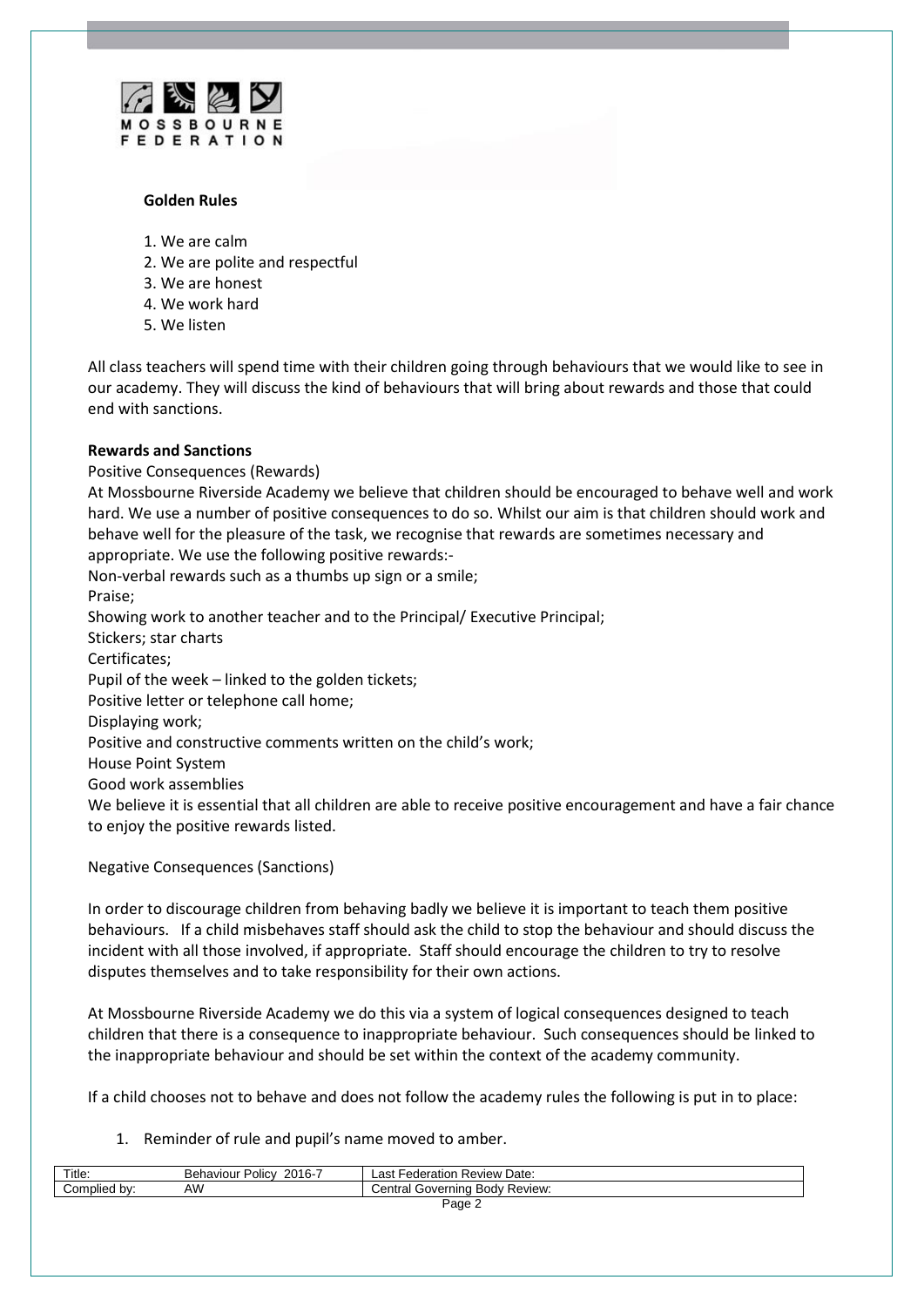

- 2. Pupil's name then moved to Red if behaviour persists. Time out taken in class and record of incident on SIMS
- 3. If behaviour persists,
	- a. Sent to Principal or parallel class in the year for time out.
	- b. Adult/s involved to record incident on SIMS
	- c. Parents/Carers informed..
	- d. Pupil to complete red reflection form.

After break time and lunchtime we start with a clean sheet.

If the behaviour is more serious, that includes threatening behaviour, hurting others or refusing to do as an adult asks this will be referred straight to the Assistant Principal/s, then Vice Principal, and lastly the Principal.

# **Recording Incidents**

All negative behaviour must be recorded on to Sims Behavioural Manager so that we may track and analyse the cause of behaviour. This must be done the same day, the data will be presented at Briefing each Monday morning.

# **Behaviour Support Plan**

These will be set up to improve and monitor the behaviour of children considered to be cause for concern. BSP – Stage 1 (5 incidents in a half term)

Parents will be informed that their child's behaviour is causing concern by the class teacher. They will discuss what the concerns are and how to move forward. If the child's behaviour does not improve then the child moves to Stage 2.

BSP – Stage 2 (10 incidents in a term)

Meeting between the SENCO/ Phase Leader, Class Teacher, parents and child to set up a Behaviour Support Plan, with SMART targets for review after 2-4 weeks after setting. If the behaviour does not improve they move to Stage 3.

BSP – Stage 3

Meeting between the SENCO/ Assistant Principal/ Principal, Class teacher, parents and child. Referrals to outside agencies for advice/support re behaviour management strategies and/or support for the family. Set up a Behaviour Support Plan with SMART targets for review after 6 weeks after setting. If the behaviour does not improve they continue on to a Pastoral Support Plan (PSP).

# **Pastoral Support Plan**

Pupils in danger of exclusion will be referred for behaviour support from external agencies and put on to a Pastoral Support Plan in accordance with advice.

# **Learning Support Unit**

A child may be placed in the Learning Support Unit under adult supervision in response to a single serious incident, three or more blue incident forms within a week, five or more incident forms over the course of a half term, or as part of the reintegration process following a fixed term exclusion or as part of an agreed Individual Behaviour Management Plan. Appropriate work will be provided by the teacher. Only the Principal may authorise the placing of a child in the Learning Support Unit. **Exclusions**

These are at the discretion of the Principal. Each serious misdemeanour will be considered and exclusion will depend on the severity and frequency.

| Title:             | 2016-7<br>Policy<br>Behaviour | Review Date:<br>Federation<br>_ast     |
|--------------------|-------------------------------|----------------------------------------|
| Complied<br>bv:    | AW                            | tral Governing Body Review:<br>∶entral |
| <sup>O</sup> age ఎ |                               |                                        |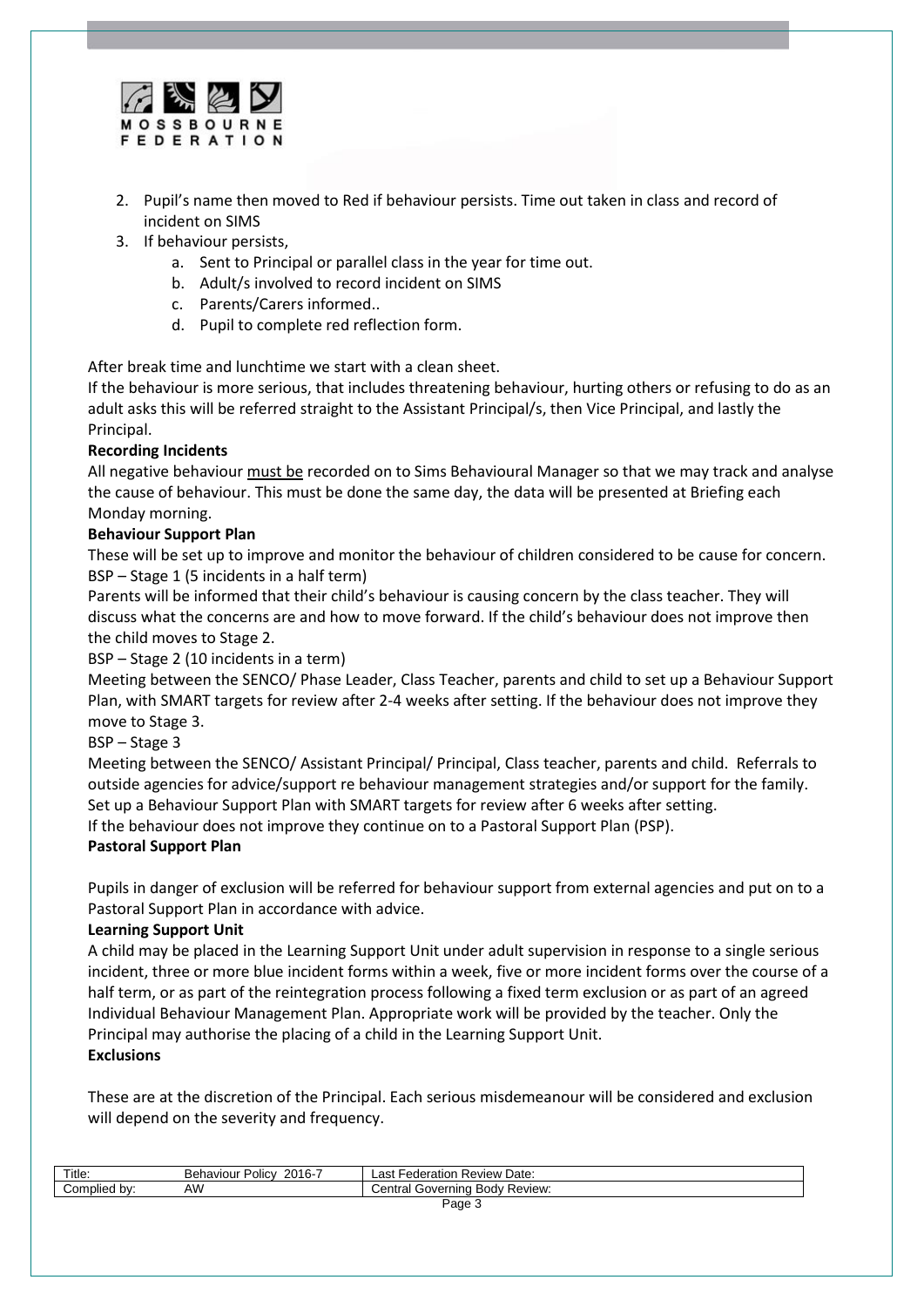

## **Lunchtimes**

A child will be given a warning and name written on a shared board, if behaviour continues it will be written up on to an incident sheet. The parents will be informed if this happens. For immediate sanctions at lunchtime children will spend up to 15 minutes with a member of the senior staff as a cooling off period and to reflect on what they should have done – or would do differently next time.

# **Pupils' conduct outside the academy**

Under the Education and Inspections Act 2006 academies have the statutory power to discipline pupils for misbehaving outside the academy premises.

The academy will respond to any incidents of pupils misbehaving outside the academy in the same manner and procedures as unacceptable behaviour within the academy.

Examples of unacceptable behaviour outside the academy may include when a child is:

- taking part in any academy-organised or academy related activity or
- travelling to and from academy or
- wearing academy uniform
- or in some other way identifiable as a pupil at the academy

Or misbehaviour that:

- could have repercussions for the orderly running of the academy or
- poses a threat to another pupil or member of the public or
- could adversely affect the reputation of the academy.

### **Searching Pupils**

Academy staff can search pupils with their consent for any item which is banned by academy rules. The Principal, Vice Principal and Assistant Principals have the power to search pupils or their possessions, without consent, where they suspect the pupil has weapons, alcohol, illegal drugs or stolen items.

### **Use of Reasonable Force**

Academy staff have the power to use 'reasonable force' to prevent pupils committing an offence, injuring themselves or others, or damaging property. Most situations can be resolved without the need for physical intervention and reasonable force would only be used as a last resort.

### **Pupils with SEN**

This behaviour policy acknowledges the academy legal responsibilities under the Equality Act 2010 in respect to pupils with SEN.

# **Allegations of Abuse Against Staff**

Any allegations of abuse that are made against staff will be taken seriously and dealt with quickly and fairly in accordance with the academy's Child Protection and Safeguarding Policy. Following any false allegations the pupil will be sanctioned and this may include a fixed term or permanent exclusion.

### **Responsibilities**

# Staff Responsibilities

There is an expectation that all adults working within the academy are able:

| Title:          | 2016-7<br>$\cdots$<br>Polic <sup>1</sup><br>Behaviour | Date:<br>⊢ederation<br>∟ast<br>⊦ Review       |
|-----------------|-------------------------------------------------------|-----------------------------------------------|
| Complied<br>bv: | AW                                                    | Central Governing<br><b>Body</b><br>' Review: |
| □age            |                                                       |                                               |